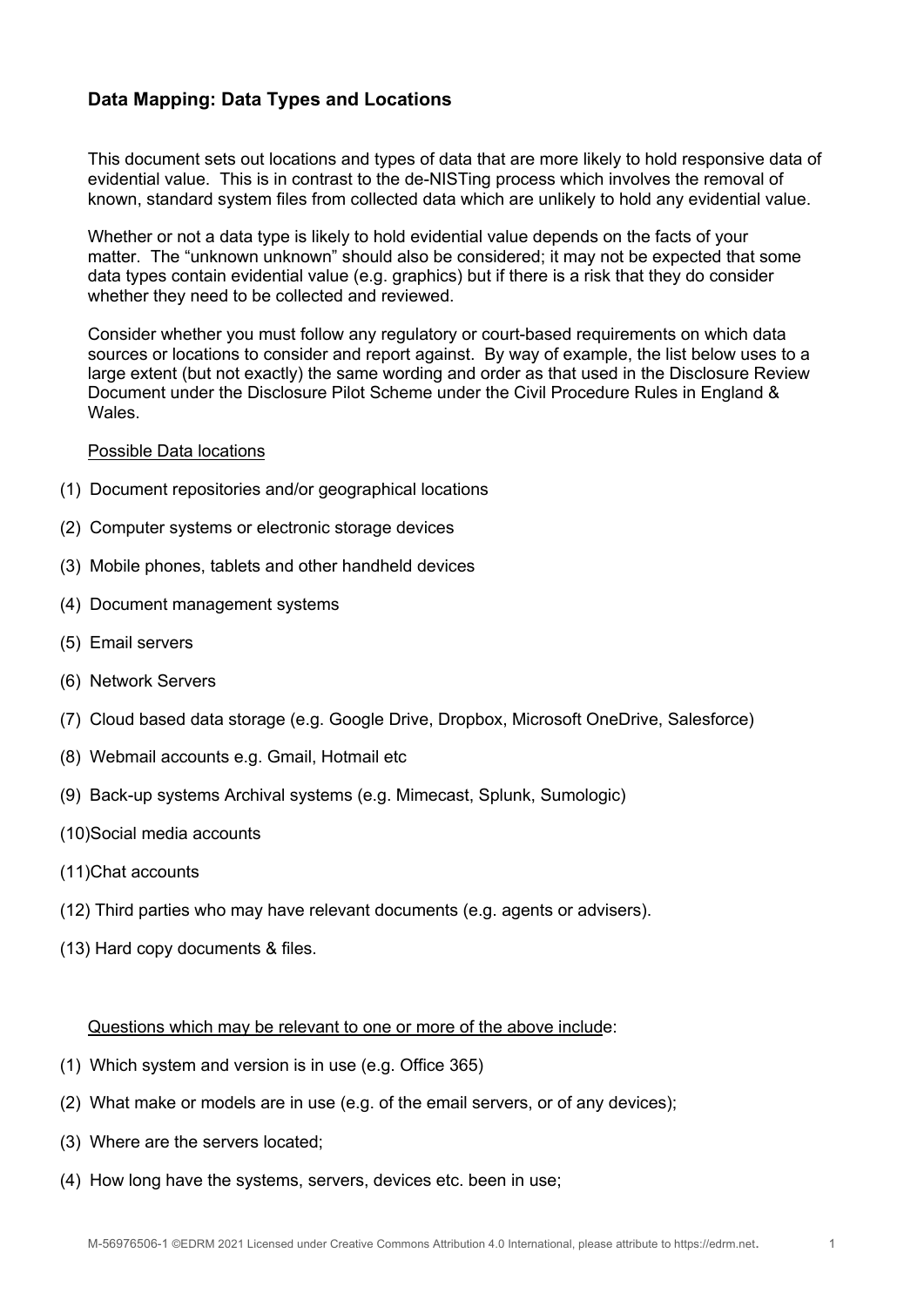- (5) To what extent is the data stored on the systems, servers, devices stored "live" as opposed to being accessible via back-up media;
- (6) How is the data organised and structured and who has access rights (e.g. by department or personal);
- (7) Are local copies permissible (e.g. PST files in Outlook, or local copies in a laptop) or are they always held on servers;
- (8) Are there restrictions on how and when data is transferred (e.g. can data be copied or transferred to external devices such as USB keys, external hard drives or CDs/DVDs, or sent to personal email addresses);
- (9) Who is responsible for each of the data types (e.g. who owns the data on the front-end versus who from IT ensures retention is maintained on the back-end);
- (10)What are the policies for each of the data types;
- (11)Are chat logs actively stored and backed-up by the organization;
- (12) Are litigation holds in place and is IT aware of the obligations set out in the hold to ensure backend preservation is taking place;
- (13) When and how are back-ups taken of the data types (e.g. full back-ups versus monthly or incremental);
- (14) Have you discussed with custodians about how the data sources were used? Does that information align with what else you know, for example, from the IT policies and those responsible for IT?
- (15) Where hard copy documents are concerned, are these ancillary copies of documents that are otherwise duplicative of content that would have been disseminated via email (and otherwise be accessible via an email collection).

We are grateful to BDO and TCDI who provided assistance with identifying potential data types.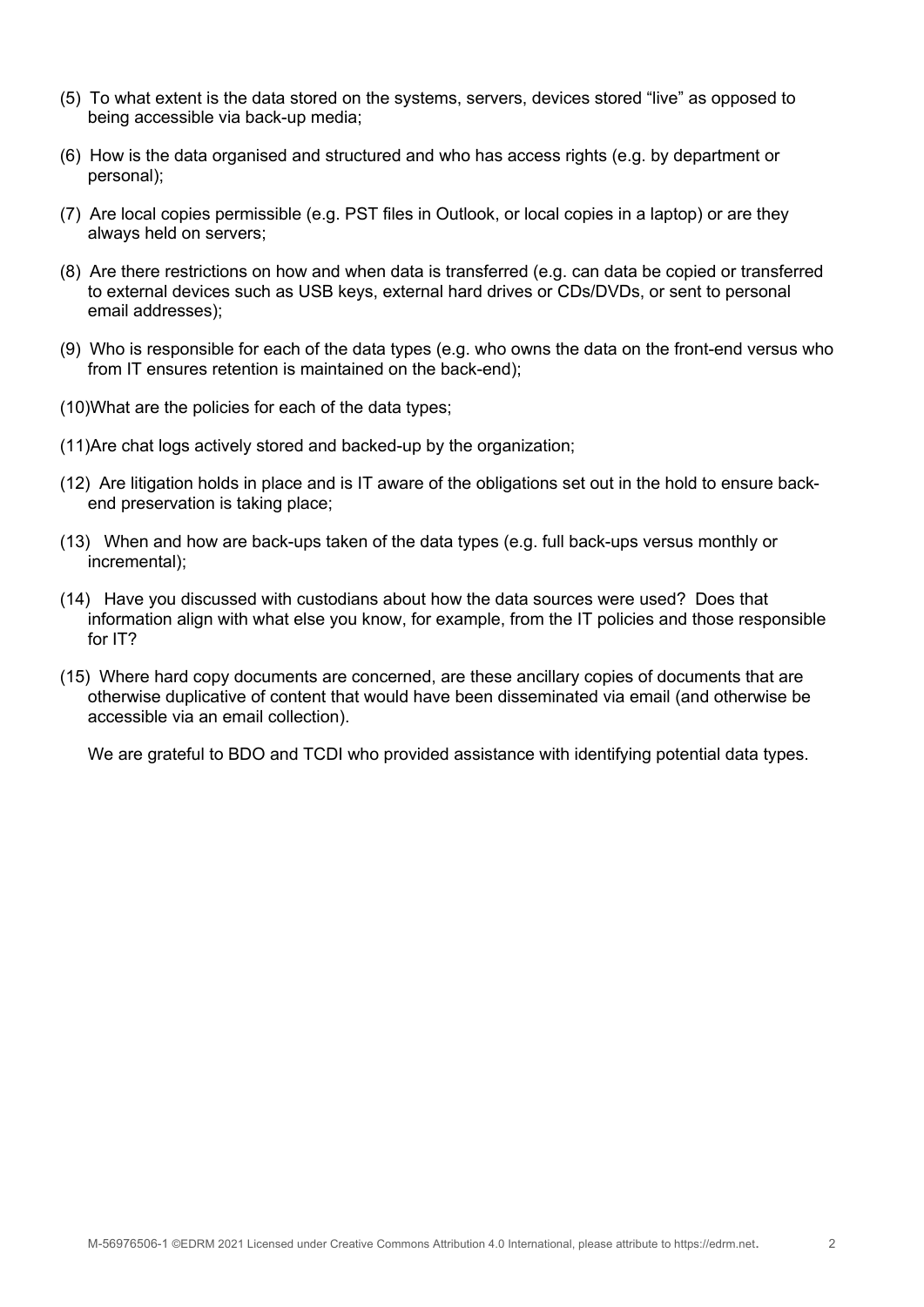The following are common file extensions which are more likely to be of evidential value.

| Electronic<br>Documents[1] | Email | Containers | <b>Forensic Containers (Possible</b><br>Matches) | Graphics |
|----------------------------|-------|------------|--------------------------------------------------|----------|
| accdb                      | dbx   | $7z$       | 001                                              | art      |
| asd                        | edb   | bkf        | ad1                                              | bmp      |
| <b>CSV</b>                 | eml   | gz         | e01                                              | gif      |
| doc                        | emlx  | rar        | ex01                                             | jpe      |
| docm                       | idx   | tar        | 101                                              | jpeg     |
| docx                       | imb   | tgz        | lx01                                             | jpg      |
| dotm                       | mbox  | zip        | s01                                              | png      |
| dotx                       | mbx   |            | DD                                               | tif      |
| dw                         | msf   |            |                                                  | tiff     |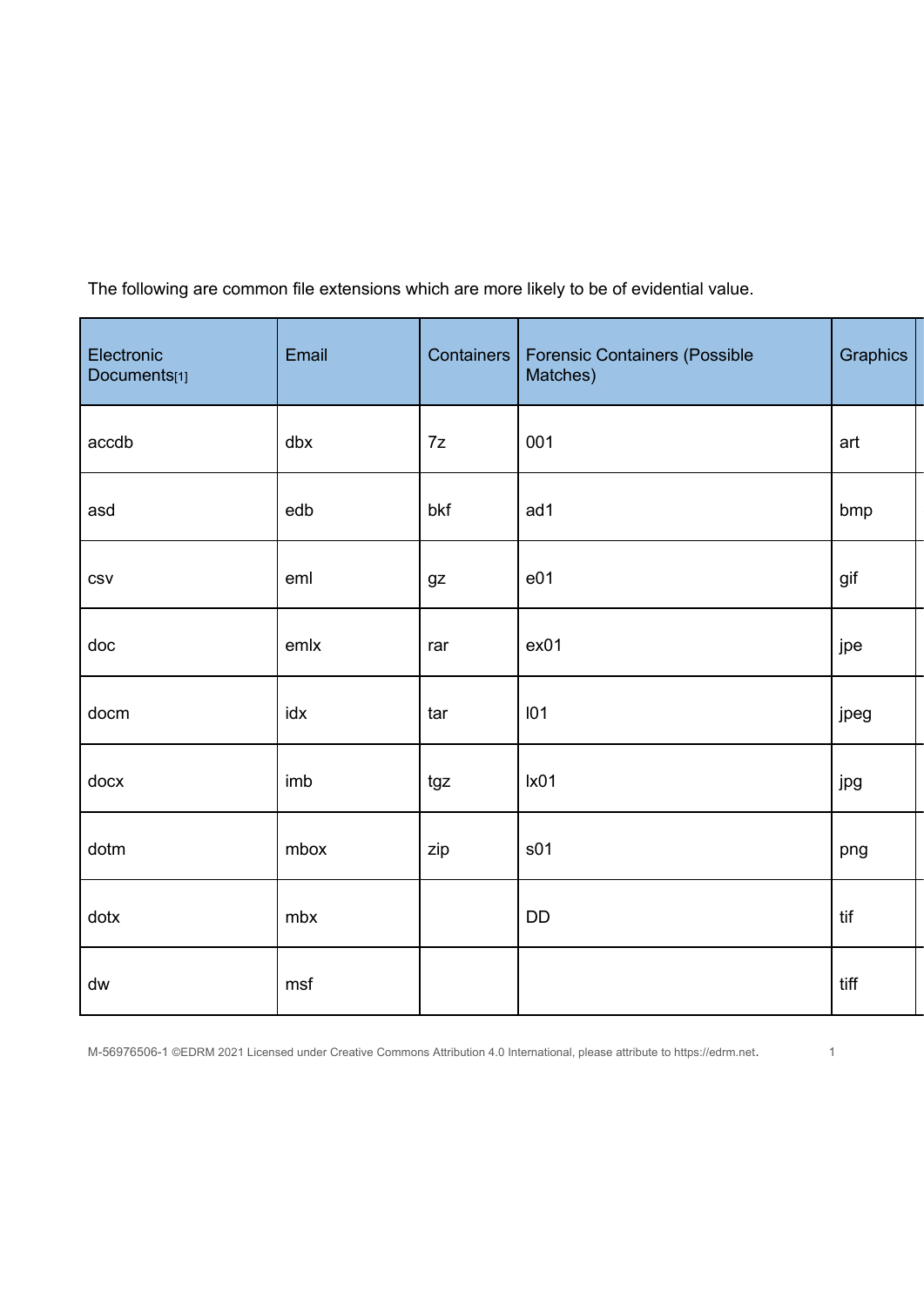| htm             | msg            |  | wmf |  |
|-----------------|----------------|--|-----|--|
| html            | nsf            |  |     |  |
| mdb             | olk14MsgSource |  |     |  |
| odm             | olm            |  |     |  |
| $\rm ods$       | ost            |  |     |  |
| odt             | pab            |  |     |  |
| one             | pfc            |  |     |  |
| otp             | pst            |  |     |  |
| ots             | rge            |  |     |  |
| $_{\text{ott}}$ | wab            |  |     |  |
| pdf             | olk15MsgSource |  |     |  |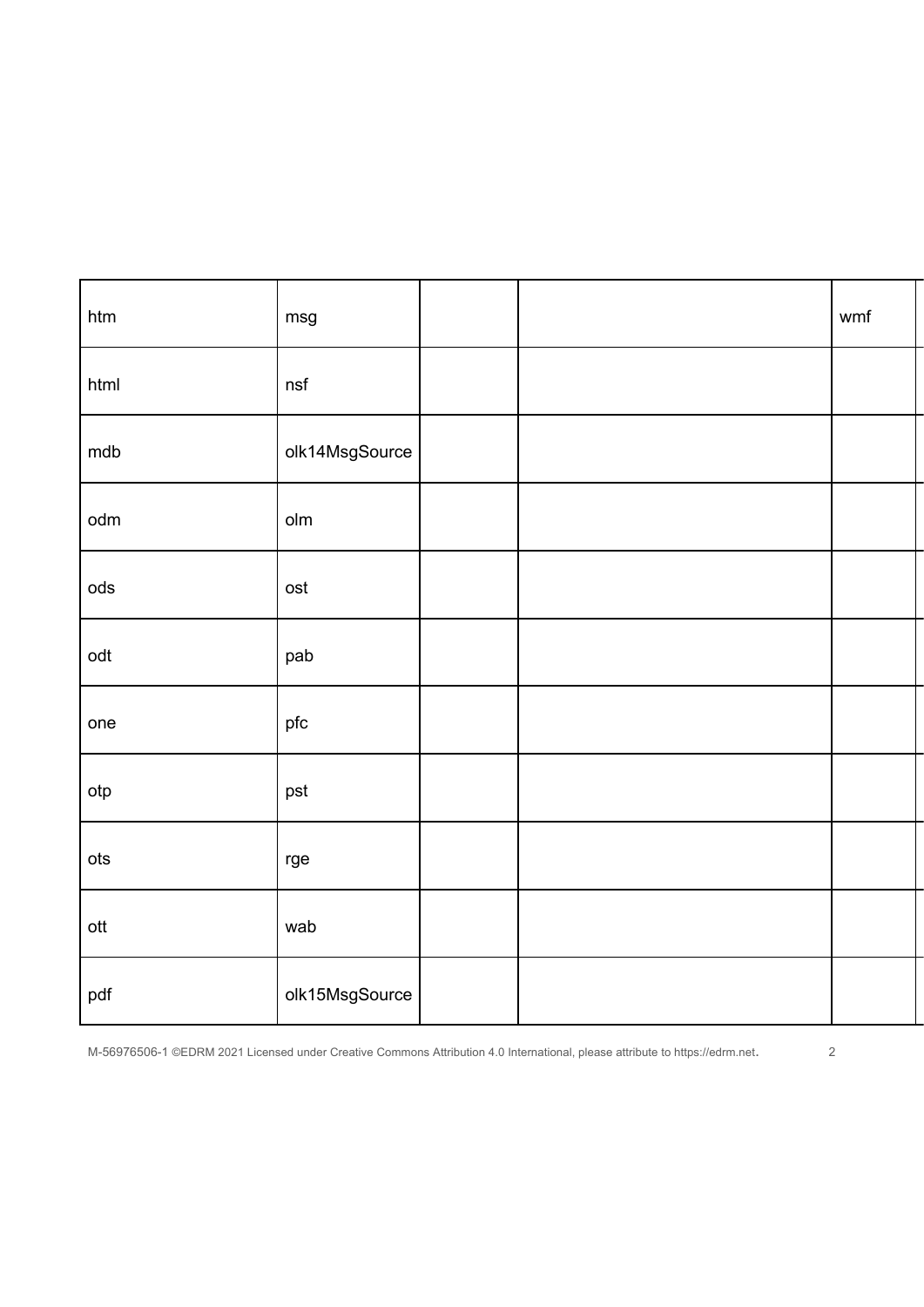| pot  |  |  |
|------|--|--|
| potm |  |  |
| potx |  |  |
| ppam |  |  |
| pps  |  |  |
| ppsm |  |  |
| ppsx |  |  |
| ppt  |  |  |
| pptm |  |  |
| pptx |  |  |
| pub  |  |  |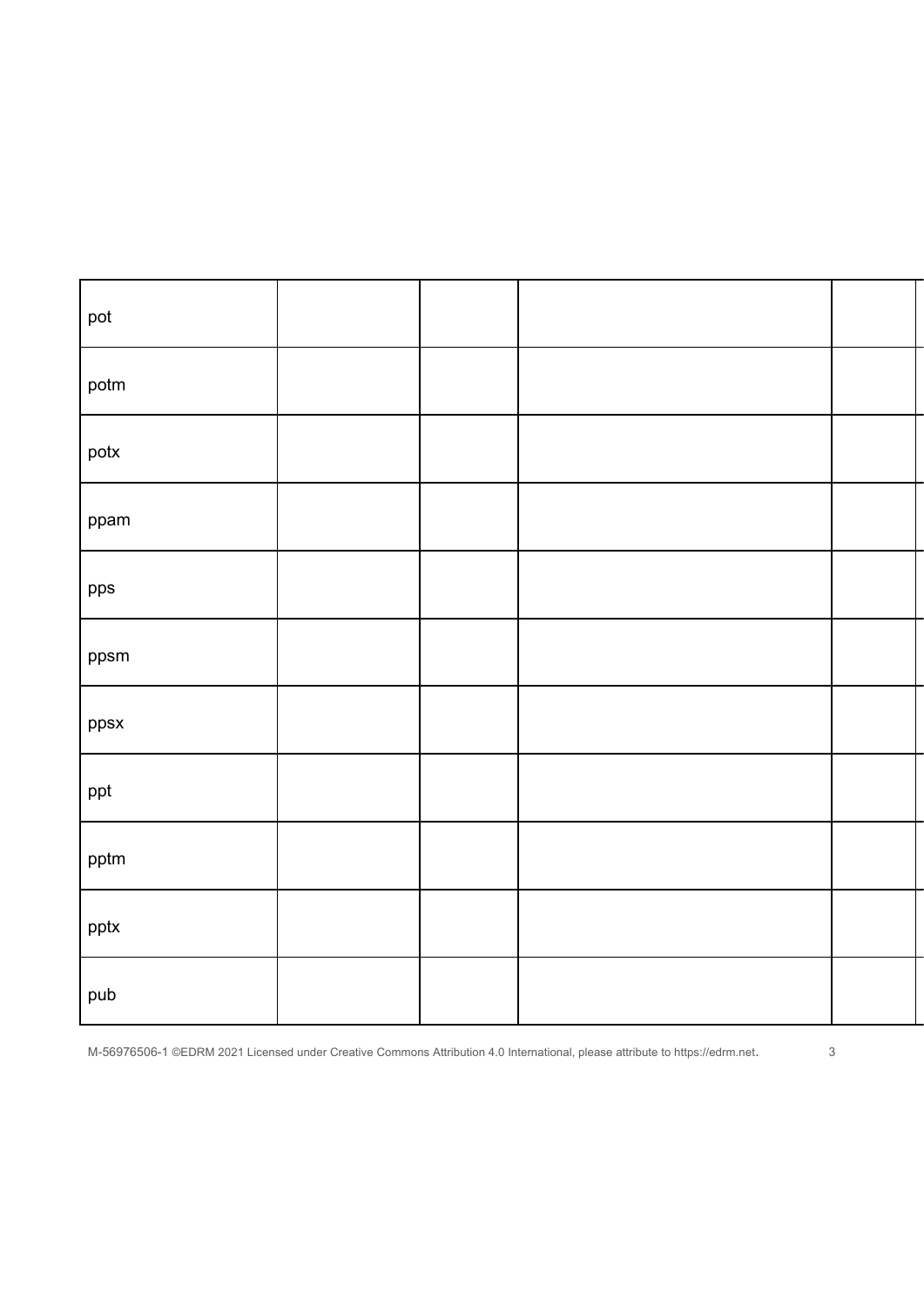| rtf                           |  |  |
|-------------------------------|--|--|
| $\operatorname{\mathsf{sdc}}$ |  |  |
| sdw                           |  |  |
| $\sf stc$                     |  |  |
| $\operatorname{\textsf{stw}}$ |  |  |
| SXC                           |  |  |
| ${\sf s} {\sf x} {\sf g}$     |  |  |
| sxi                           |  |  |
| <b>SXW</b>                    |  |  |
| txt                           |  |  |
| vor                           |  |  |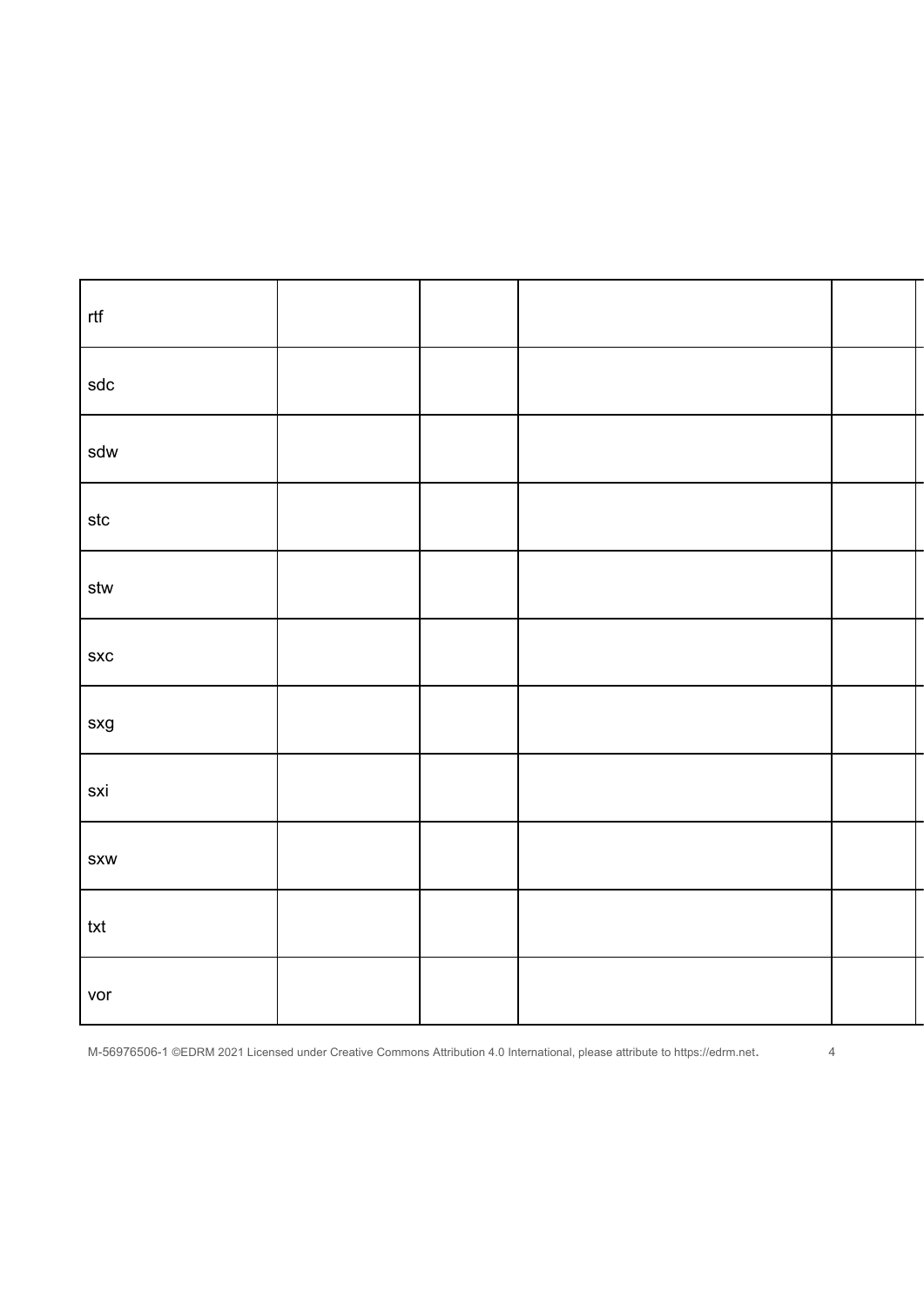| wg1                                          |  |  |
|----------------------------------------------|--|--|
| wg2                                          |  |  |
| wg3                                          |  |  |
| wk1                                          |  |  |
| wk3                                          |  |  |
| wks                                          |  |  |
| wpd                                          |  |  |
| wps                                          |  |  |
| $x$ lam                                      |  |  |
| $\pmb{\times} \pmb{\hspace{.08em}\text{ls}}$ |  |  |
| xlsb                                         |  |  |